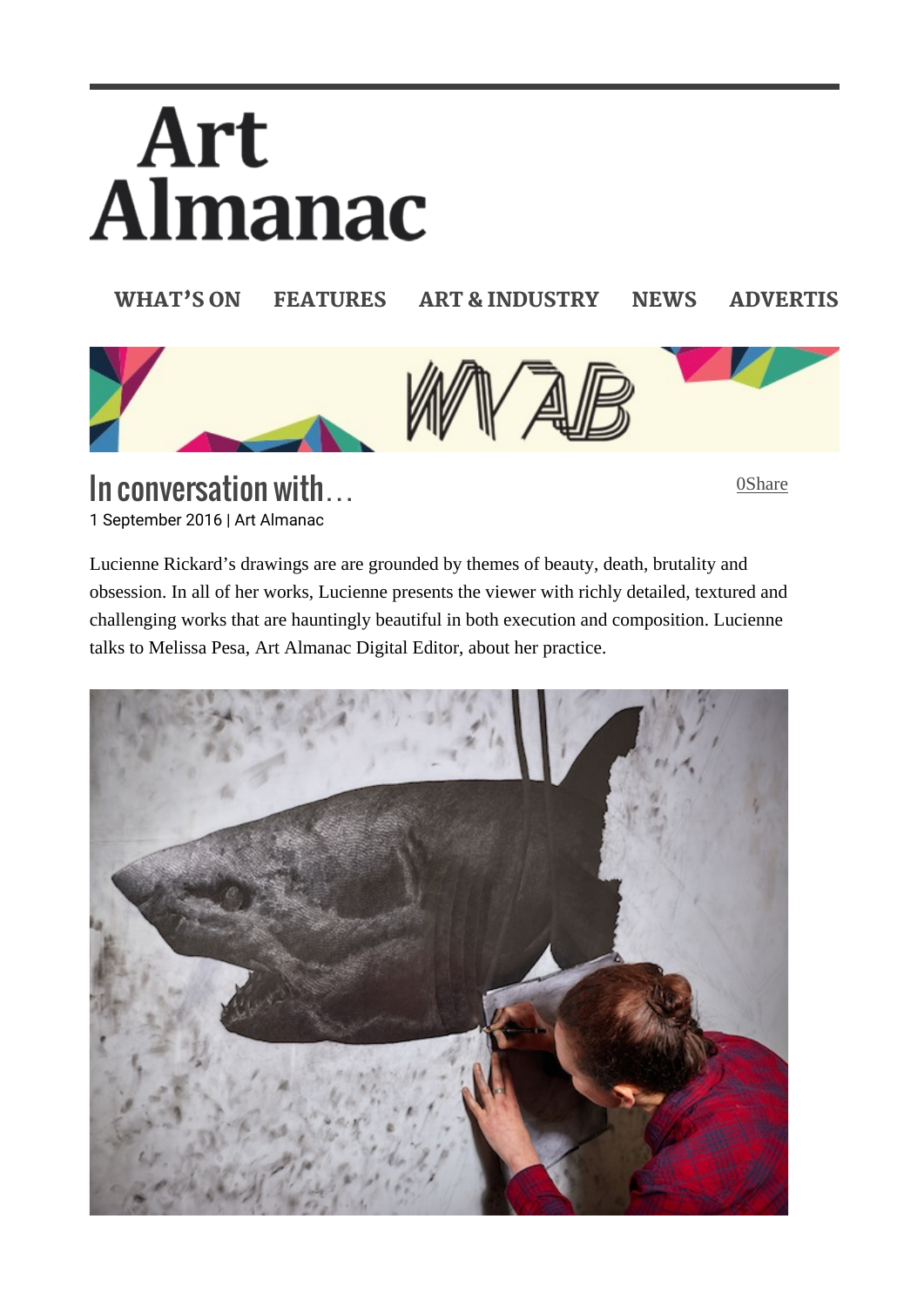## MP: You switched from sculpture to drawing only a few years ago. Why the change?

LR: Initially it was a purely practical decision. When I left art school I found I just didn't have the equipment and space to make sculptures, or at least the kind I had the propensity to make (huge, heavy, requiring forklifts to move, incredibly messy). I was living in rental properties, working minimum wage jobs, and had to find a way to keep making in a home environment on a small budget. Drawing seemed the most accessible option. Plus I liked the simplicity and democratic nature of it. Everyone can draw if they want. You just need pencils, paper and a flat surface.

Despite the practical impetus for the decision, I've found that my drawing process has gravitated back to being very sculptural. Apart from the very first step of each work – the sketching of outlines of my subject matter – nothing else about it feels like drawing. The weight I feel I need to put into each gesture makes the process feel more akin to carving or engraving.

Also, the directional method I've developed with the graphite on drafting film has forced a focus on the three-dimensionality of my subject matter. The absolute smoothness of the drafting film means there is no interruption, no texture, to break up the shine of the graphite. I've discovered that the marks I make shine the light back at the viewer in different ways depending on the angle and direction at which I lay them down. This partnership of the pencil and film means that, whilst I only use 9B pencils, I can still generate a spectrum of tones. When drawing I have to consider what the light will do, rather than being caught up in traditional rendering.

Because of this effect, when in progress the works feel more like uncovering something rather than drawing.

# MP: Your work is very detailed – a perfect likeness to the actual subject. Could you describe your drawing and thought process whilst creating each work?

LR: I have realised that I only make one decision when making something – the form of my subject matter. Once that is outlined and I begin filling it in there are no more creative decisions to be made. I just have to labour to flesh it out, complete it. The detail I go into isn't a choice. If I can see it, then I have to fill it in.

As with the answer to the last question, my works are not a depiction or interpretation of something... It's sort of like creating a clone of the subject matter. Every detail, no matter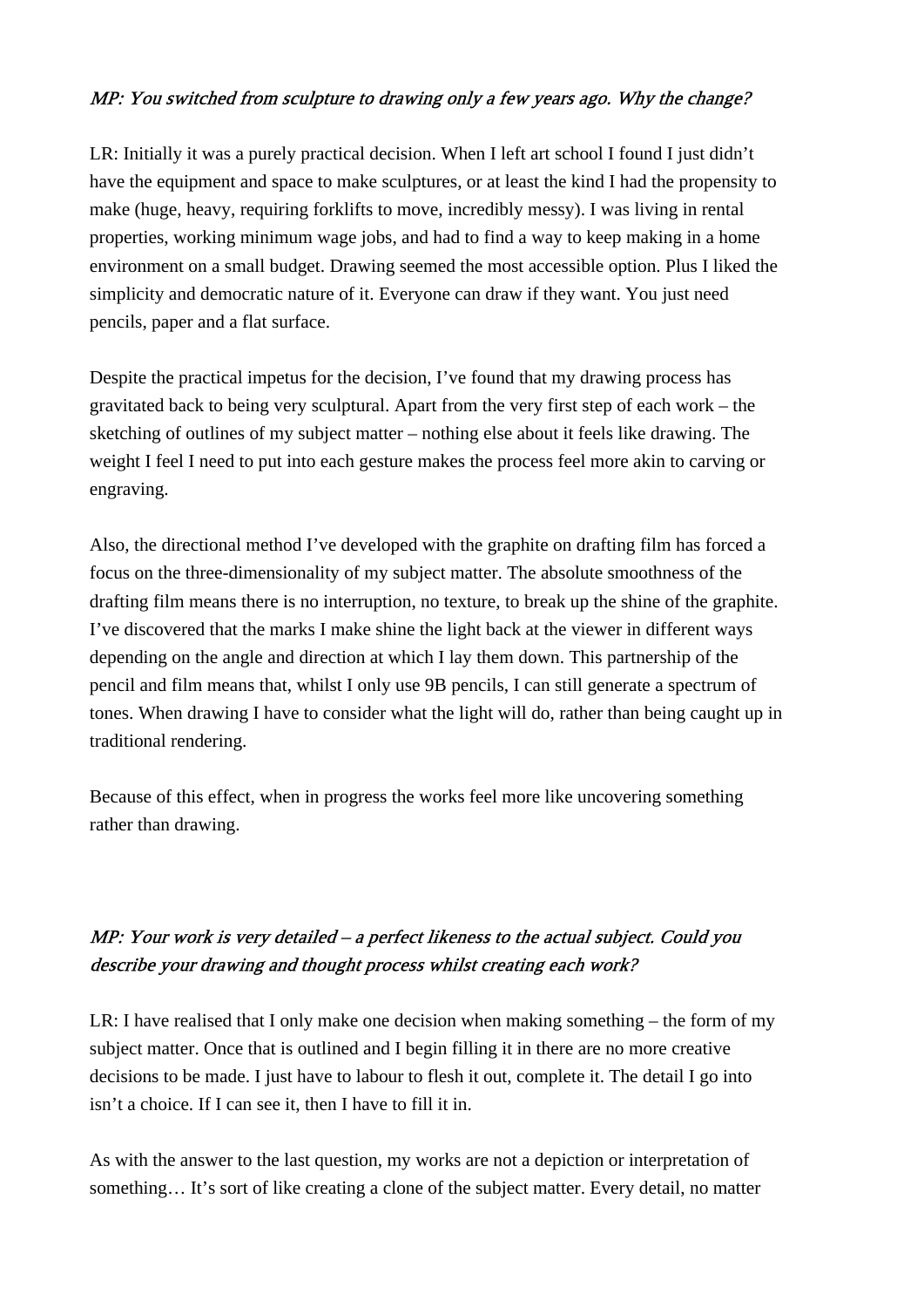how small, is equally important. I feel a strange kind of obligation to the subject matter. It must be recreated whole, as it is in life. The space within the subject matter has to be filled in with as much precision and commitment as I am capable of.

### MP: The idea of death is prominent in your works. Why?

LR: The death thing initially emerged because of the influences that have inspired me over the last ten years or so.

I have always been more inspired by literature than by visual artists. Works by Hemingway have been a hugely important to me (primarily Fiesta, Death in the Afternoon). His descriptions of bullfighting – the gore and violence offset with the beauty of the matador's garb and dance like movements (as well as the love stories that he paired with and compared to those kinds of rituals).

More recently the works of Cormac McCarthy have become a huge influence. I love the way he writes about abhorrent deeds in language so beautiful that you find yourself devouring and enjoying his descriptions. I find the clash of violence and beauty entrancing, because it's like two opposite poles coming together. I find the idea of all of existence – absolute evil and absolute good – existing in the same place and moment, irresistible. I suppose that's a reason why I only use 9B pencils. I like the idea that these opposite elements can be reflected in the same medium. I see everything, all of existence, to be woven in the same fabric.

Also, I feel there's a logic to putting extremes together to emphasise each other. If there is an element of death in my work, it is only there to highlight the beauty and fragility of the living thing that I draw.

# MP: You have mentioned a "Samuel Beckett-y" effect to your works. Could you elaborate?

LR: Beckett was one of the main sources I researched in my PhD thesis, and he remains an ingrained influence to the present. I found that I empathised with his work through the physical process I adopted in my making. It's a personal bent that I have never been able to stray from, for whatever reason, but I have always made by performing repetitive arduous individually unspectacular actions. I identify with the way in which he focused on ordinary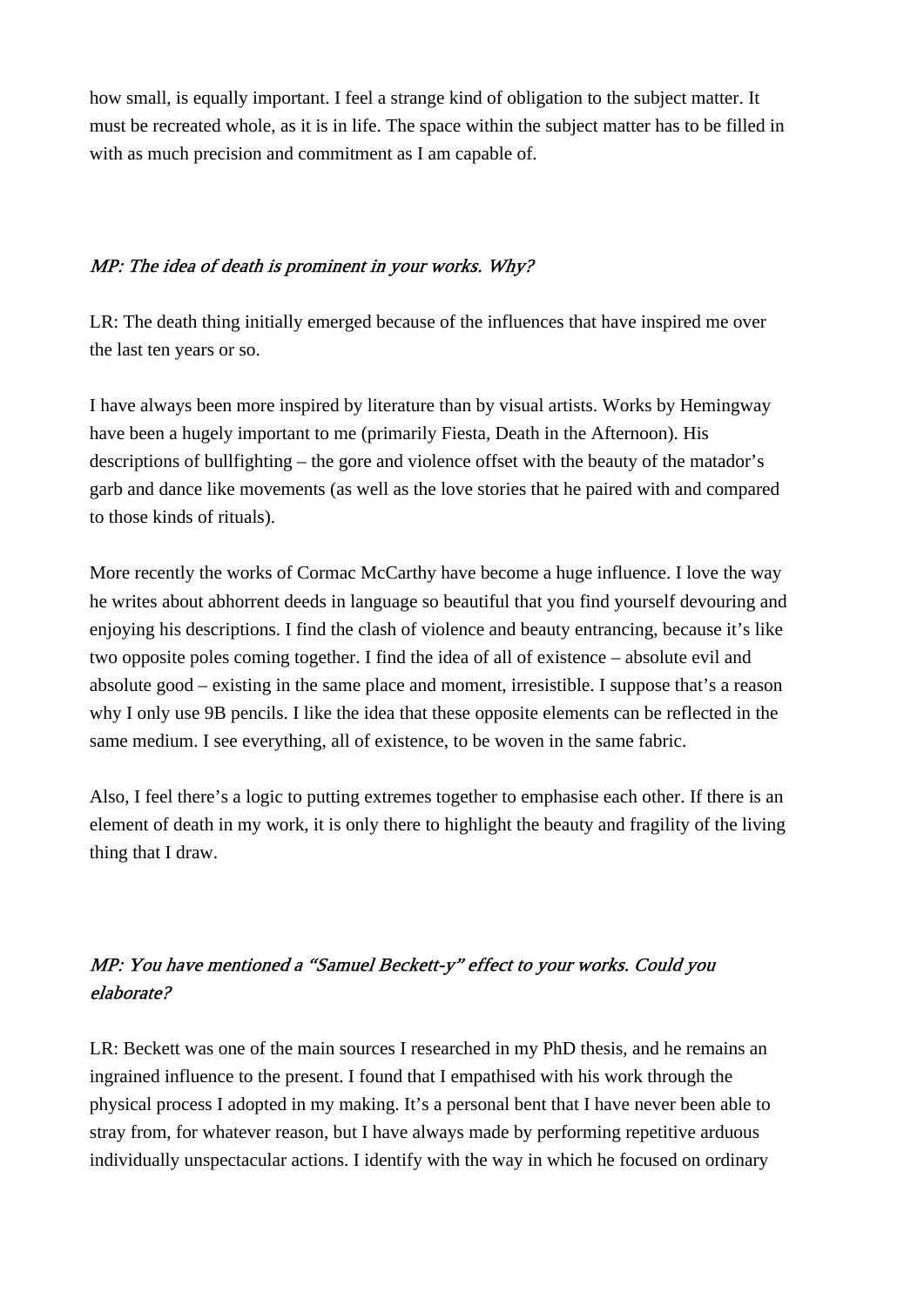(even boring) events. I suppose it's the same idea present in my choice to use one pencil to create every work I make – The idea of everything in existence made from the same fabric.

The sense of insanity evident in his work appeals to me too. There is something insane in my commitment to describing every detail I can see in my drawings. There are things I spend hours labouring over that I know no one else will ever notice – the gaps between feathers that reveal the microscopic layers beneath, the pores on a dog's nose etc. I think I am just in love with the ridiculous endless detail that is present in everything if you spend time looking closely enough.



Lucienne Rickard, Same old dance, graphite on drafting film, 119 x 97cm

MP: How do you choose your subject matter?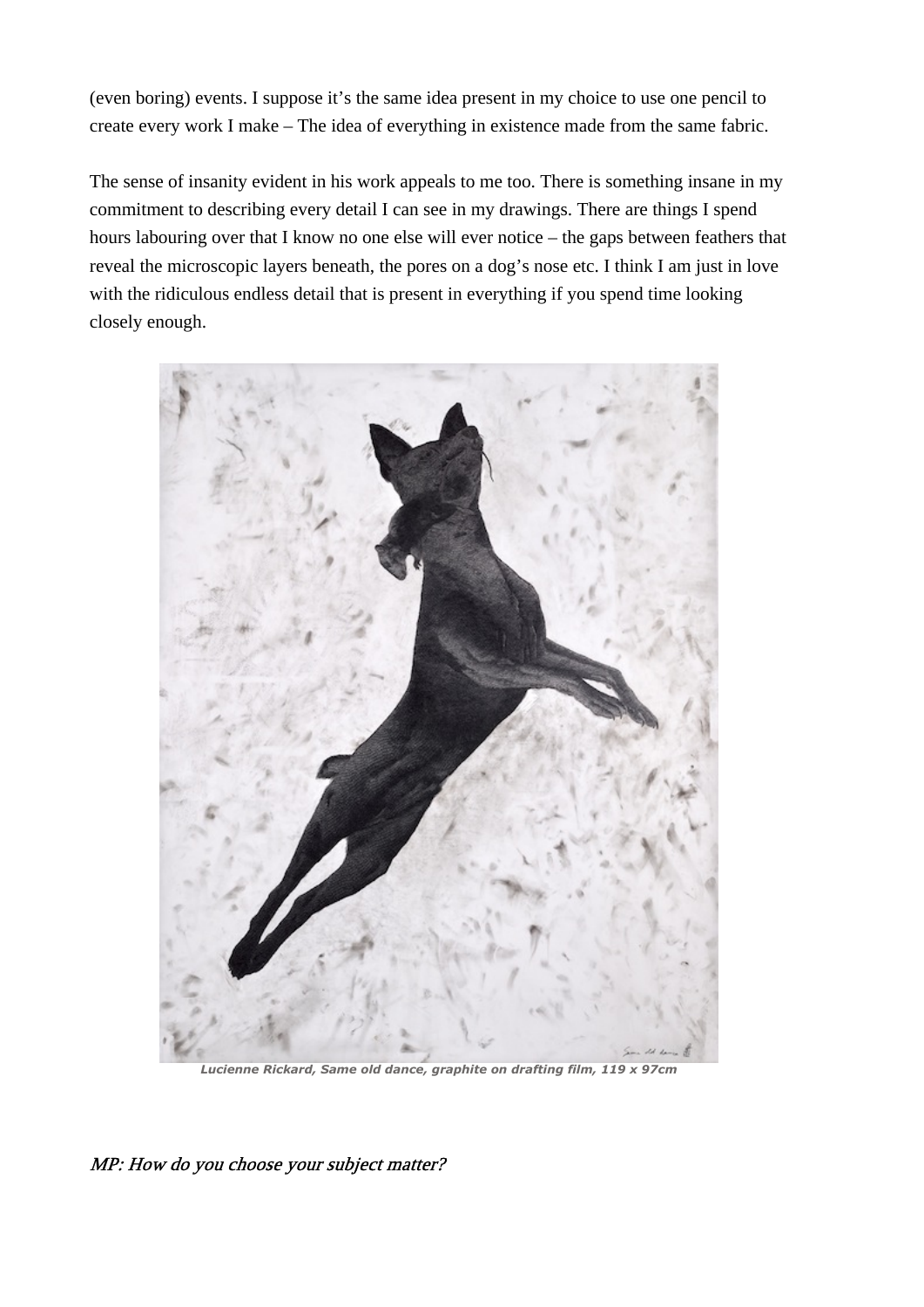LR: The things I choose to draw embody the Hemingway/McCarthy clashing of violence and beauty. I love drawing anything that offers texture and complexity enough to encapsulate me. I often joke about my drawings being evidence of me being a masochist, but I do seem to gravitate to subject matter that will take a very long time to depict. I think the detail and difficulty is just a way to ensure that I become completely involved in the work.

# MP: Works like the 'Bruiser' series seem almost unfinished with only parts of the subject completely rendered, with no background or scene accompanying the subjects they seem to be floating. Why have you chosen this technique?

LR: This is only a fairly recent development in my work, and its probably more a nod to the viewer's experience of the work rather than satisfying myself. To be honest, I find leaving areas of my work unfinished a very hard thing to do. It annoys me.

I made the choice to leave areas undrawn to highlight the intensity of the filled in areas. Otherwise, on a quick glance, the detail and my investment in the work are easy to miss. The amount of work I do in making my drawings can be missed if there is nothing, no sketchy area, to compare them to.

### MP: What has been your most satisfying achievement so far?

LR: The most satisfying thing I have made so far might not be classified as an actual artwork. I have kept all my pencil stubs and shavings from the last five years (approximately the time frame that I have worked exclusively with 9B pencil on drafting film). The pencils stubs have been glued in rows inside an old window frame I bought from the tip shop. I refer to it as the pencil graveyard, and the stubs have to recede to an unusable length to be included. There are around 1,200 pencils stubs, which have just recently filled the frame. The pencil shavings fill around 12 or 13 jars/tins of varying sizes. These collections are insane on a Becketty scale. I feel incredibly attached to the materials I make with, and am weirdly proud of these collections.

Its funny to choose these things to write about as my most satisfying achievement, as I should probably talk about being included in Primavera, or selling particular pieces… I guess I like the ongoing nature of them. They are evidence of my day-to-day work. I feel like I've been productive when I look at them (they are kept in my studio). When I look at them I feel like I've been doing my job.